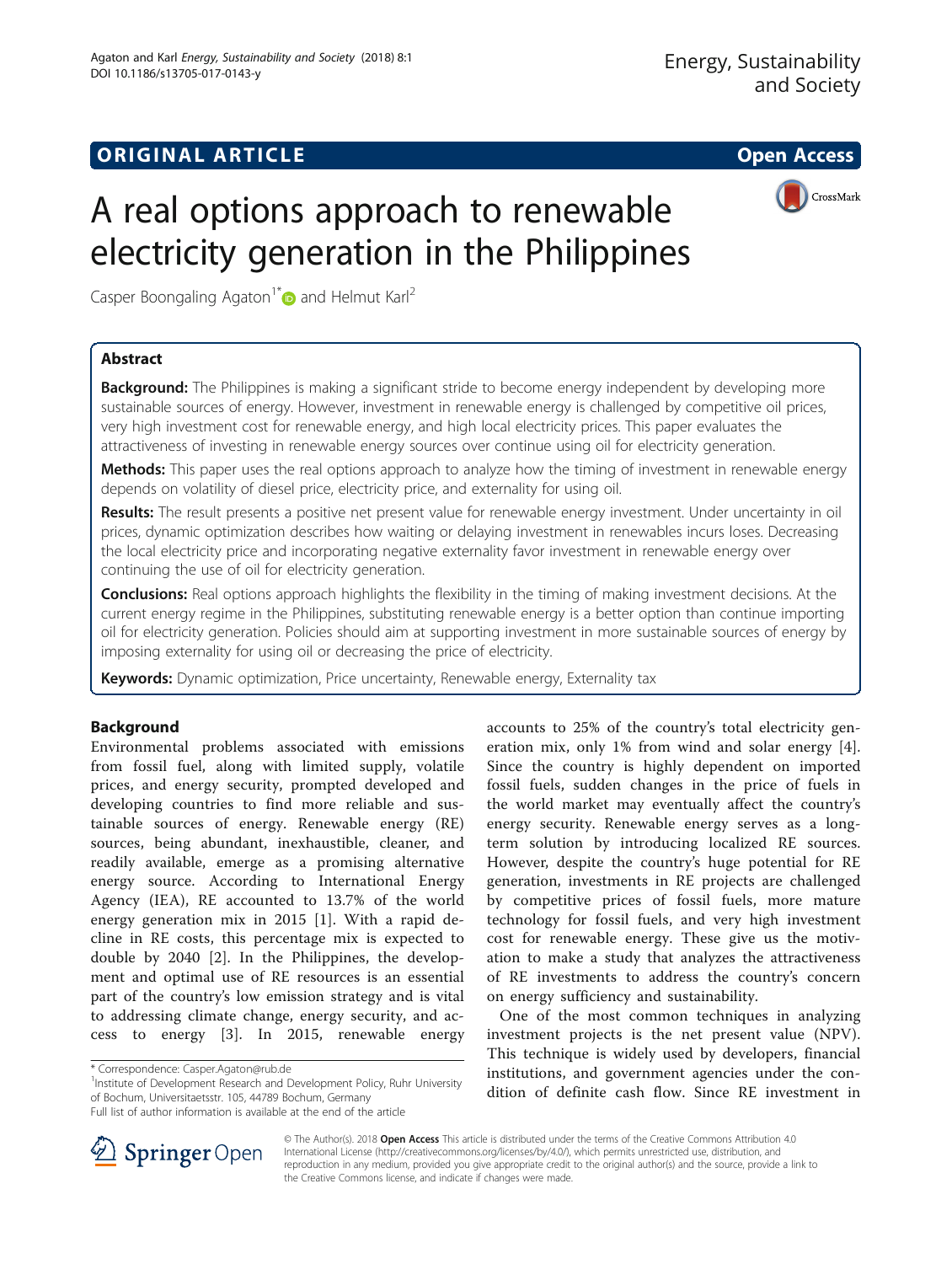emerging economies involves high risk from volatile energy prices and changing RE technologies, NPV undervalues investment opportunities and thus considered inappropriate for assessing RE projects in developing countries including the Philippines [\[5](#page-8-0)]. Real options approach (ROA) overcomes this limitation as it combines risks and uncertainties with flexibility in the timing of investment as a potential factor that gives additional value to the project [[6\]](#page-8-0). Recent studies use ROA renewable energy investment particularly for wind, solar photovoltaic (PV), hydropower, concentrated solar power (CSP), and combination (hybrid) of RE with uncertainties in non-RE cost, certified emission reduction (CER), feed-in tariff (FIT), energy production, operations and maintenance (O&M) cost, research and development (R&D) grants, production tax credit (PTC), RE credit (REC), among others (see Table 1).

This paper contributes to the existing literature by proposing a ROA framework for analyzing RE projects for developing countries, particularly, island countries that are highly dependent on imported oil for electricity generation. While previous studies proposed a full system switch to RE [\[7](#page-8-0)] or applied the ROA model to large-scale RE projects [[8](#page-8-0)–[11\]](#page-8-0), this study takes the case of Palawan island in the Philippines and focuses on a smaller scale project which is particularly more realistic to developing countries. Whereas previous works' approaches used coal and gas for fuel price uncertainty [\[7](#page-8-0), [9](#page-8-0), [10](#page-8-0), [12](#page-8-0)], this work uses uncertainty in oil prices as the world energy mix is dominated by liquid fuel, more developing countries are dependent on imported oil, and that

Table 1 Summary of ROA in literature

investments in renewable energy is affected more by volatility in oil prices than coal prices. Finally, this paper proposes an externality tax for using fossil fuels as it more applicable in developing countries than introducing CER price, PTC, REC,  $CO<sub>2</sub>$  price, and emission/externality cost as proposed in previous works [[7, 9, 10](#page-8-0), [13](#page-8-0), [14](#page-8-0)].

Applying ROA, this study aims to evaluate whether investing in RE is a better option than continue using diesel for electricity generation by considering various uncertainties in diesel fuel price, local electricity prices, and imposing externality tax for using diesel. This finally aims to recommend various government actions to address environmental problem, supply chain, and national security regarding energy.

# Methods

#### Real options approach

Myers [\[15](#page-8-0)] first referred ROA or real options valuation as the application of option pricing theory to valuate non-financial or "real" assets. Real option itself is "as the right, but not the obligation, to take an action (e.g., deferring, expanding, contracting or abandoning) at a predetermined cost, called exercise price, for a predetermined period of time – the life of the option" [[16\]](#page-8-0). Investment decisions, in the real world, have main characteristics: irreversible, high risk and uncertain, and flexible [[17\]](#page-8-0). These characteristics are not captured by traditional methods of valuation, such as NPV, discounted cash flow (DCF), internal rate of return (IRR), and return on investment (ROI) leading to poor policy and investment decisions. ROA, on the other hand, combines uncertainty and

| Author                  | Year | Country    | RE type    | Uncertainty                                                             | Ref.   |
|-------------------------|------|------------|------------|-------------------------------------------------------------------------|--------|
| Detert and Kotani       | 2013 | Mongolia   | Hybrid     | Non-RE cost                                                             | $[7]$  |
| Lee et al.              | 2013 | Korea      | Hydro      | CER price                                                               | $[13]$ |
| Abadie and Chamorro     | 2014 | <b>UK</b>  | Wind       | FIT, energy production, subsidy                                         | $[28]$ |
| Kim et al.              | 2014 | Korea      | Wind       | Non-RE cost                                                             | $[12]$ |
| Jeon et al.             | 2015 | Korea      | Hydro      | FIT, energy production, interest<br>rate, risk free rate, exchange rate | $[29]$ |
| Weibel and Madlener     | 2015 | Germany    | Hybrid     | Energy production, FIT, investment<br>cost                              | [8]    |
| Wesseh and Lin          | 2015 | Liberia    | Hybrid     | Non-RE price, R&D funding                                               | $[9]$  |
| Barrera et al.          | 2016 | Europe     | <b>CSP</b> | R&D grant                                                               | $[30]$ |
| Eryilmaz and Homans     | 2016 | <b>USA</b> | Wind       | PTC, REC                                                                | $[31]$ |
| Ritzenhofen and Spinler | 2016 | Germany    | Wind       | <b>FIT</b>                                                              | $[32]$ |
| Zhang et al.            | 2016 | China      | PV         | Non-RE cost, FIT, investment cost                                       | $[10]$ |
| Kim et al.              | 2017 | Indonesia  | Hydro      | Energy production, FIT, CER, O&M cost                                   | $[5]$  |
| Kitzing et al.          | 2017 | Europe     | Wind       | Energy price, wind speed                                                | $[11]$ |
| Tian et al.             | 2017 | China      | PV         | Investment cost                                                         | $[14]$ |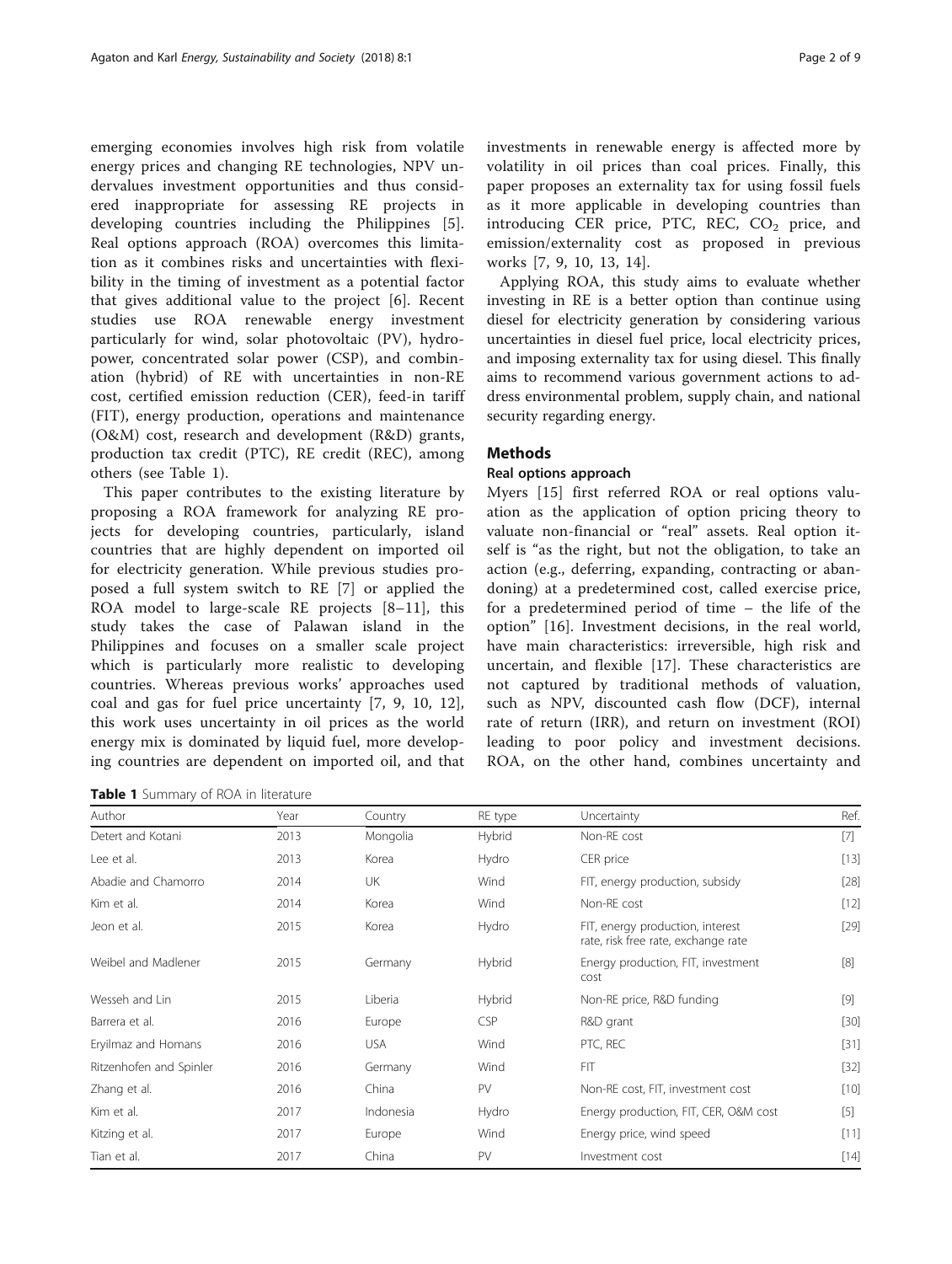<span id="page-2-0"></span>option flexibility which characterize many investment decisions in the energy sector.

This research applies ROA to analyze investment decisions whether to continue using diesel for electricity generation or invest in RE. We use the uncertainty in diesel prices as a main factor that affects investment decisions. Using dynamic optimization, we evaluate the maximized value of investment at each price of diesel, identify the trigger price for shifting technology from diesel-based electricity to RE, and analyze the value of waiting or delaying to invest in RE. Finally, we incorporate sensitivity analyses with respect to electricity prices and externality tax for using diesel.

# Dynamic optimization

We follow the method described by Dixit and Pindyck [[18\]](#page-8-0) and adopt the work of Detert and Kotani [\[7](#page-8-0)] on optimizing investment decision under uncertainty using dynamic programming. In this research, we describe a model of an investor that identifies the optimal value of either investing in RE or continue using diesel for electricity generation as shown in Eq. 1 (see Table 2 for the list of variables and parameters).

|  | Table 2 Description of variables and parameters |  |  |  |
|--|-------------------------------------------------|--|--|--|
|--|-------------------------------------------------|--|--|--|

| Notation                        | Description                                                                                                                                  |  |
|---------------------------------|----------------------------------------------------------------------------------------------------------------------------------------------|--|
| $C_{D}$                         | Annual marginal cost of electricity production using<br>diesel, in US\$                                                                      |  |
| $C_R$                           | Annual marginal cost of electricity production using<br>renewable energy, in US\$                                                            |  |
| $l_{R}$                         | Investment cost for renewable energy, in US\$                                                                                                |  |
| NPV <sub>R</sub>                | Net present value of investing in RE, in US\$                                                                                                |  |
| $P_{D-t}$                       | Stochastic price of diesel, in US\$/barrel                                                                                                   |  |
| $P_F$                           | Electricity price, in US\$/MWh                                                                                                               |  |
| $Q_{D}$                         | Quantity of diesel needed to produce $Q_F$ , in barrels                                                                                      |  |
| $Q_F$                           | Quantity of electricity produced, in MWh                                                                                                     |  |
| $V_{D, t}$                      | Option value of investment at each price of diesel,<br>D, at each period of investment, t, in US\$                                           |  |
| $ENDV_{D,t}$                    | Expected net present value of continuing diesel for<br>electricity generation, in US\$                                                       |  |
| $\mathring{\mathbb{1}}_T\leq T$ | Indicator equal to 1 if switching to RE is made,<br>otherwise, equal to 0                                                                    |  |
| $\pi_{D. t}$                    | Profit of using diesel for electricity generation<br>from initial period of investment, 0, to period of<br>switching to RE, $\tau$ , in US\$ |  |
| $\tau$                          | Total period of investment                                                                                                                   |  |
| tax                             | Externality tax for using diesel                                                                                                             |  |
| ρ                               | Discount factor                                                                                                                              |  |
| $\tau$                          | Period of switching from diesel to RE                                                                                                        |  |

$$
V_{F,t} = \max_{0 \leq \tau < T+1} \left[ \left\{ \left\{ \sum_{0 \leq t < \tau} \rho^t \pi_{D,t} + \rho^T \mathbb{E} \mathbf{NPV}_{D,t} \langle 1 - \mathbb{1}_{\tau \leq T} \rangle \right\} \middle| P_{D,t} \right\} + \left\{ \mathbf{NPV}_R \langle \mathbb{1}_{\tau \leq T} \rangle \right\} \right]
$$

where

$$
\pi_{D,t} = P_E Q_E - P_{D,t} Q_D - C_D,\tag{2}
$$

$$
NPV_D = \sum_{t=T}^{T_D} PV_{D,t} = \sum_{t=T}^{T_D} \rho^t \pi_{D,t} - \text{tax},
$$
\n(3)

$$
NPV_R = \sum_{t=\tau}^{T_R} PV_{R,t} = \sum_{t=\tau}^{T_R} \rho^t \pi_{R,t}
$$
  
= 
$$
\sum_{t=\tau}^{T_R} \rho^t [P_E Q_E - C_R] - I_R
$$
 (4)

Using this model, we determine the option value,  $V_{D, t}$ , by maximizing the investment at each price of diesel, D, from 0 to US\$1000/barrel, for each investment period, t. We set the dynamic optimization process to 40 years which represent a situation where an investor is given a period to make an investment decision. After that period, he has no other option but to continue using diesel for electricity generation. The choice is valued for another 25 years to represent the lifetime of power plant using diesel. We set the value of  $T_R$  to 25 years to represent the number of years of electricity generation using RE. Finally, we solve the problem backwards using dynamic programming from terminal period [\[7](#page-8-0), [19](#page-8-0)]. The uncertainty in diesel prices in Eqs. 2 and 3 as well as the Monte Carlo simulation in the dynamic optimization process is discussed in the next subsection.

#### Stochastic prices and Monte Carlo simulation

In line with the previous studies, we assume that the price of diesel is stochastic and follow geometric Brownian motion (GBM) [[20](#page-8-0)–[22](#page-8-0)]. Dixit and Pindyck [[18\]](#page-8-0) present the stochastic price process as

$$
dP/P = \alpha dt + \sigma dz \tag{5}
$$

where  $\alpha$  and  $\sigma$  represent the mean and volatility of diesel price,  $dt$  is the time increment, and  $dz$  is the increment of Wiener process equal to  $\varepsilon_t \sqrt{dt}$  such that  $\varepsilon_t \sim N(0, 1)$ . Using Ito's lemma, we arrive at

$$
F(P) = \ln P \text{ and } dF = adt + sdz - \frac{1}{2}s^2 dt \tag{6}
$$

We approximate Eq. 6 in discrete time as

 $(1)$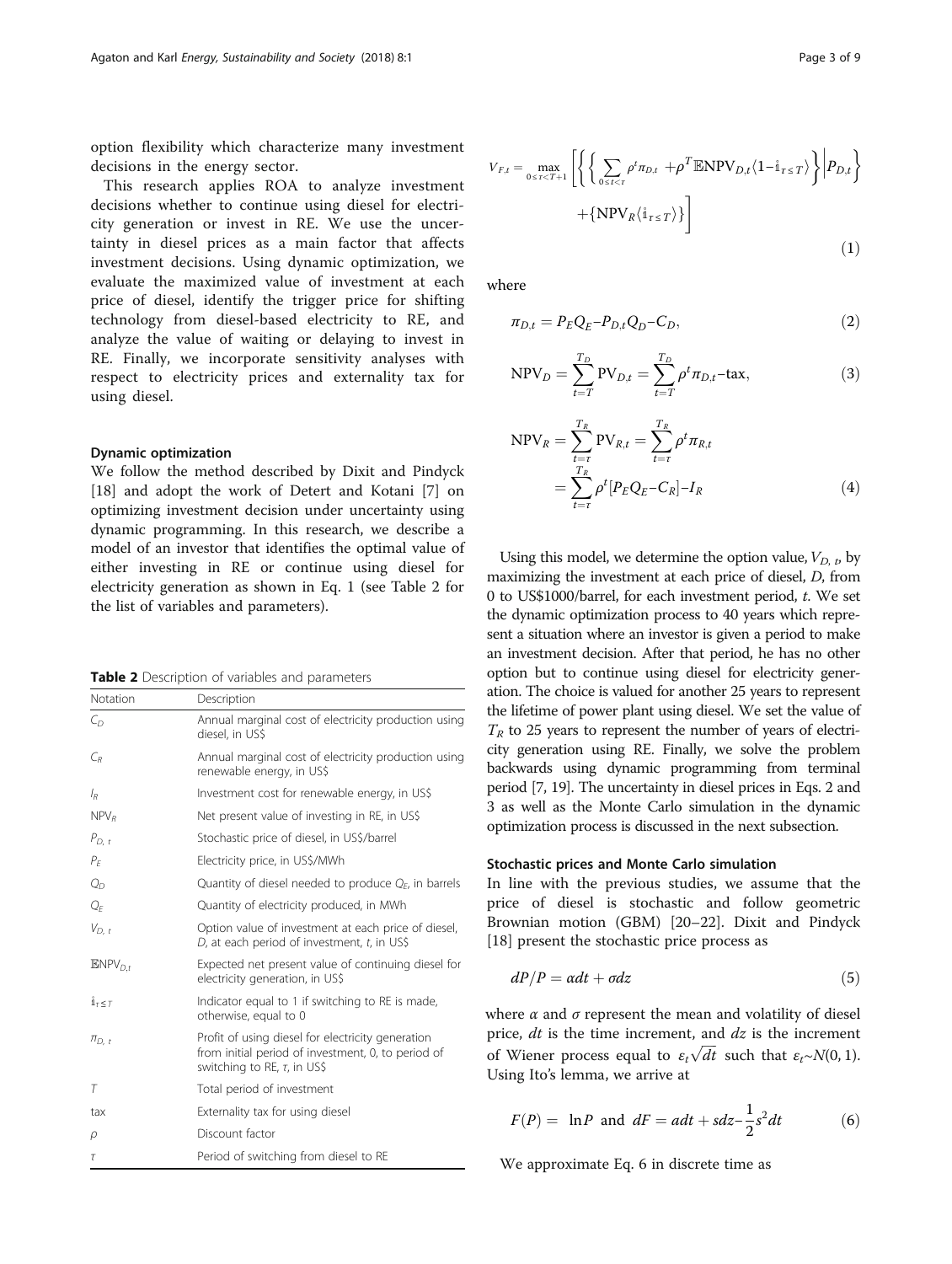$$
p_t - p_{t-1} = \left(\alpha - \frac{1}{2}\sigma^2\right)\Delta t + \sigma \varepsilon_t \sqrt{dt} \tag{7}
$$

To determine the drift and variance of P, we use the Augmented Dickey-Fuller (ADF) unit root test using the following regression equation

$$
p_t - p_{t+1} = c(1) + c(2)p_{t-1} + \sum_{j=1}^{L} \lambda_j \Delta y_{t-j} + e_t \tag{8}
$$

where  $c(1) = (\alpha - \frac{1}{2}\sigma^2) \Delta t$  and  $e_t = \sigma \varepsilon_t \sqrt{\Delta t}$ . We then es-<br>timate the maximum likelihood of the drift  $\alpha - \mu + \frac{1}{2}\sigma^2$ timate the maximum likelihood of the drift  $\alpha = \mu + \frac{1}{2}s^2$ <br>and variance  $\sigma = s$ , where  $\alpha$  is the mean and s is the and variance  $\sigma = s$ , where  $\alpha$  is the mean and s is the standard deviation of the series  $p_t - p_{t+1}$  [\[23\]](#page-8-0).

In this research, we use the annual prices of diesel from 1980 to 2016. The result of ADF test as shown in Table [2](#page-2-0) implies that the null hypothesis that  $p_t$ has a unit root at all significant levels cannot be rejected. Therefore, P conforms GBM. We estimate the parameters  $\alpha = 0.007614$  and  $\sigma = 0.358889$  and use in identifying stochastic prices of diesel under GBM (Table 3).

We use the Monte Carlo simulation to compute the expected net present value of electricity generation using diesel in Eqs. [2](#page-2-0) and [3.](#page-2-0) First, we approximate a vector of potential prices of diesel using the stochastic prices of GBM as follows:

$$
P_{D,t} = P_{D,t-1} + \alpha P_{D,t-1} + \sigma P_{D,t-1} \varepsilon_{t-1}
$$
\n(9)

This equation illustrates that the previous price affects the current price of diesel. Second, from the initial price of diesel,  $P_{D, 0}$ , we estimate the succeeding prices of diesel in each period using Eq. 9. We incorporate these prices in Eq. [2](#page-2-0) and calculate the present values of using diesel for electricity generation. Finally, we estimate the expected net present value at each initial price node i and repeat the whole process in a sufficiently large number of  $J$ = 10000 times and take the average as given by the equation

Table 3 Augmented Dickey-Fuller unit root test of GBM for diesel prices

|                                        |           | t-statistic | Prob |
|----------------------------------------|-----------|-------------|------|
| Augmented Dickey-Fuller test statistic | $-1.5109$ | 0.5168      |      |
| Test critical values                   | 1% level  | $-3.6268$   |      |
|                                        | 5% level  | $-2.9458$   |      |
|                                        | 10% level | $-2.6115$   |      |

Note: Complete ADF unit root test in Additional file [1](#page-7-0) Table S1

$$
\mathbb{E}\{NPV_{D,J}, |P_{D,0}\} \approx \frac{1}{J} \sum_{j=1}^{J} NPV_{D,J} \approx \mathbb{E}\{NPV_{D}, |P_{D,0}\}\
$$
\n(10)

#### Trigger price of diesel

Dynamic optimization process in the previous sections generates the maximized option values of investment. From these simulation results, we identify the trigger price of diesel for switching to RE as follows

$$
\hat{P}_D = \min\{P_{D,t}|V_0(P_{D,t}) = V_{T_R}(P_{D,t})\}\tag{11}
$$

where  $\hat{P}_D$  is the trigger price of diesel or the minimum price where the option value in the initial period  $V_0(P_{D, t})$ is equal to the option value in the terminal period of investment  $V_{T_R}(P_{D,\text{t}})$  [[7](#page-8-0), [18,](#page-8-0) [24\]](#page-8-0). From the given equation, we define trigger price as the minimum price of diesel that maximizes the profit of shifting the source of electricity from diesel power plant to RE.

# Data and scenarios

To determine a suitable set of parameter values for the baseline scenario, we use data from various sources that nearly reflects the investment environment for renewable energy project in Palawan. This is the largest island province in the Philippines composed of 1780 islands and islets that are currently not connected to the national grid and only depend on imported diesel and bunker fuel. The recent Calatagan Solar Farm project in Batangas is set as a benchmark of the data for investment in RE, as this project is the latest RE project in the Philippines and has similar geographic features with Palawan; hence, investment cost estimations are up-todate and relatively comparable [\[25\]](#page-8-0). This 63.3 MW solar farm, covering a total area of 160 ha, projects to generate 88,620 MWh of electricity per year. It costs US\$120 million and will operate for at least 25 years. We use the data from Palawan Electric Cooperative (PALECO) [[26](#page-8-0)] to approximate the local electricity price and the quantity and costs of generating electricity from diesel.

Electricity prices in the Philippines varies from island to island depending on the source of energy, as well as various charges including the generation, transmission, distribution, metering, and loss. In Palawan, effective power rates also vary across different municipalities [\[26](#page-8-0)]. We employ these variations in the electricity price scenario by changing the electricity price in the baseline model. In this scenario, we aim to describe how policy in imposing electricity price ceiling or price floor affects the investment decisions particularly in introducing RE as a source for electricity generation.

Lastly, we consider the externality tax of electricity generation from diesel. This value represents the negative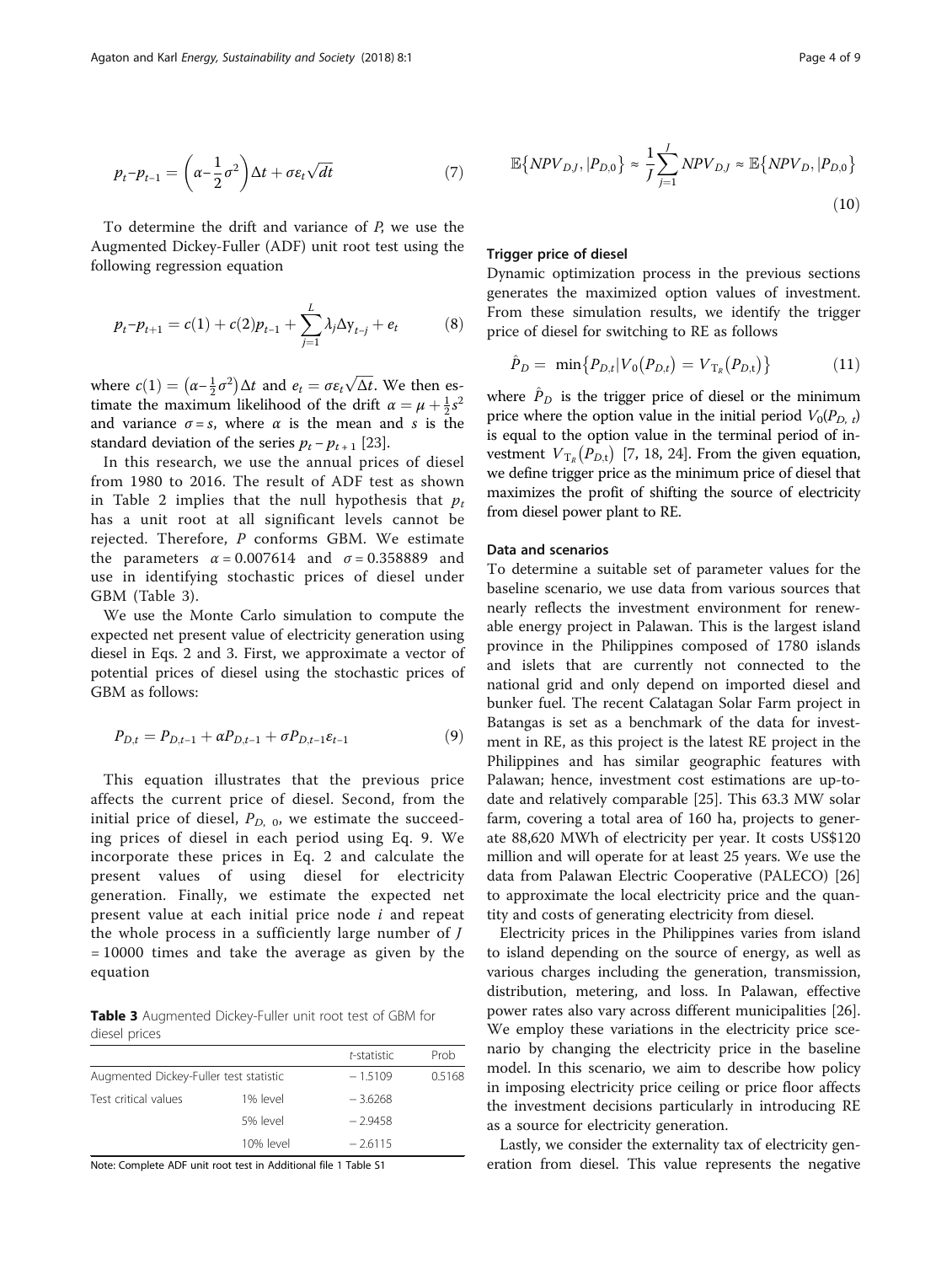

externality including, but not limiting to, health and environmental problems associated with combustion of diesel. We use the data of the estimated average external costs for electricity generation technologies from European Environmental Agency (EEA) [[27](#page-8-0)]. For this scenario, we include externality costs, tax for estimating the net present value of using diesel in Eqs. [2](#page-2-0) and [3.](#page-2-0) We arbitrarily assign values, between 0 (for baseline) to US\$ 80/MWh, which are lower than those reported in literature to describe a more realistic condition. We assume that RE source, particularly solar PV, produces minimal or nearly no externality.

# Results and discussion

# Baseline scenario

Figure 1 and Table 4 show the result of dynamic optimization at the baseline scenario. The first point of interest is the positive net present value of RE. This implies that, using the traditional valuation method, renewable project is a good investment in the island of Palawan. This result is evident as the installation of solar

Table 4 Summary of dynamic optimization result at the baseline scenario

| Net present value of renewable<br>energy                     | US\$104.97 million     |
|--------------------------------------------------------------|------------------------|
| Trigger price of diesel                                      | US\$168 million/barrel |
| Option value at initial period<br>(at current diesel price)  | US\$141.38 million     |
| Option value at terminal period<br>(at current diesel price) | US\$104.97 million     |
| Value of waiting (at current<br>diesel price)                | $-$ US\$36.41 million  |

energy projects grows rapidly in the recent years. In 2016, there are already 538.45 MW installed capacity of solar projects from the 4399.71 potential capacity in the whole country [\[25](#page-8-0)]. Caution must be applied as net present value is not the sole determinant of investment in ROA. The optimal timing that maximizes the value of investment opportunity under uncertainty must also be accounted for [\[18](#page-8-0)].

Figure 1 shows the dynamics of the option values at different initial prices of diesel. Result shows that the option values decrease over diesel price as the cost of generating electricity increases with fuel price. The trigger price as indicated by the intersection of option value curves indicates the minimum price of diesel that maximizes the decision of shifting from diesel based to RE generation. The result in the baseline scenario at US\$168/barrel is higher than the current price at US\$101.6/barrel. Intuitively, this implies that waiting to invest in RE is a better option than investing at the current price of diesel. However, the value of waiting to invest as describe by the distance between option value curves from initial to terminal period is negative. As seen in Table 4, the option value at the current price of diesel at the initial period of investment is US\$141.38 million and decreases to 104.97 million at the terminal period. This results to a US\$36.41 million loss from delaying or waiting to invest. This implies that waiting to invest in RE incurs losses.

# Electricity price scenario

This scenario describes how adjusting the local electricity price affects the option values and the trigger price. Figures [2](#page-5-0) and [3](#page-5-0) show the dynamics of option values with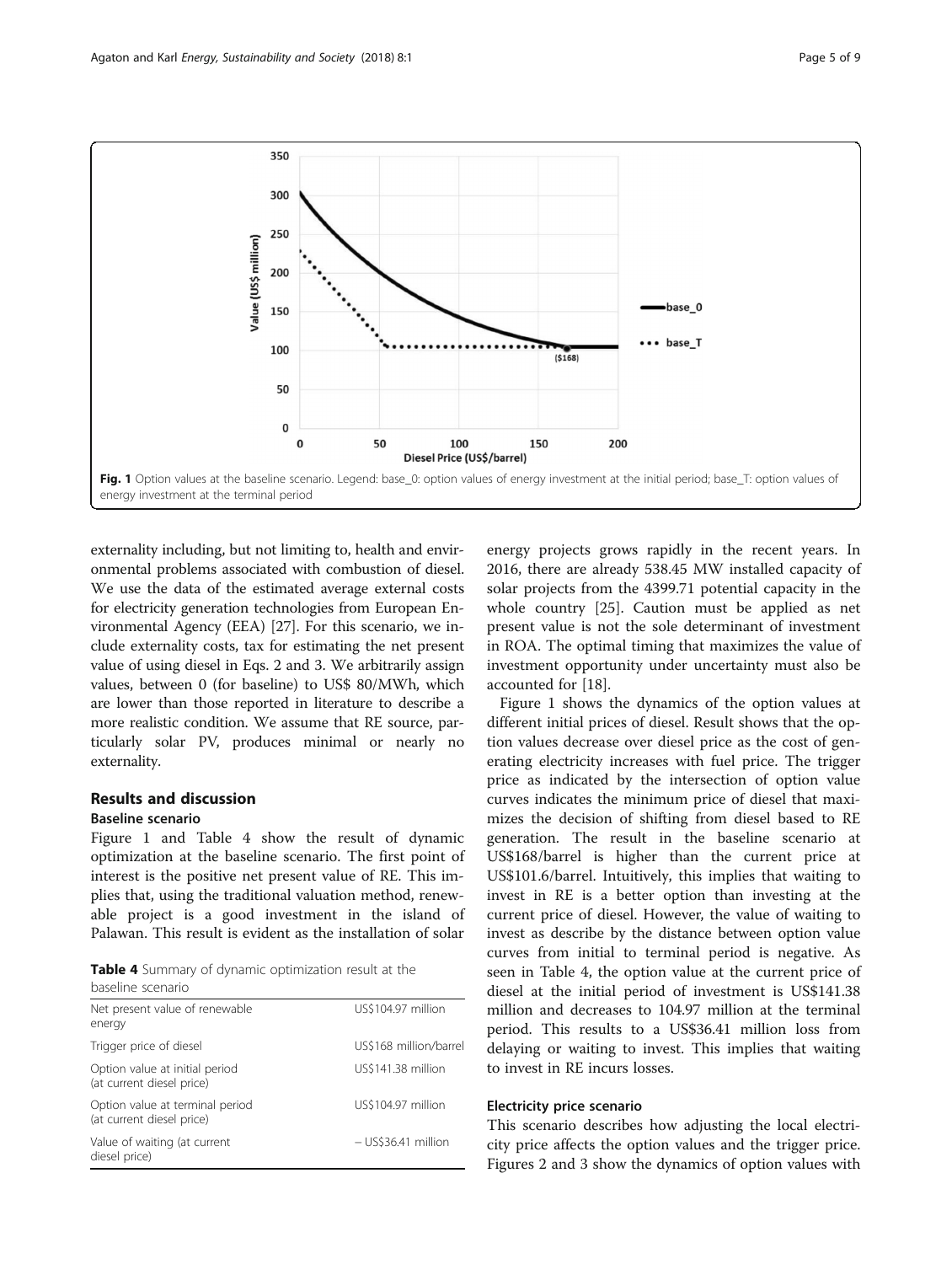<span id="page-5-0"></span>

increasing and decreasing electricity prices decreasing electricity prices (see Additional file [1](#page-7-0) Table S2 for dynamic optimization result). Result shows that the option values shift upwards with increasing electricity prices. This shows that at higher electricity prices, the value of either renewable energy or diesel-based electricity both increases. However, the trigger prices of diesel also increase to US\$172/barrel at US\$220/MWh and US\$185/

barrel at US\$250/MWh from the baseline electricity price of US\$202/MWh. This suggests that increasing the electricity price encourages waiting or delaying to invest in RE.

On the other hand, decreasing electricity prices shifts the option value curves downwards and decreasing the trigger price of diesel. This result is apparent as decreasing electricity price results to a lower revenue and thus



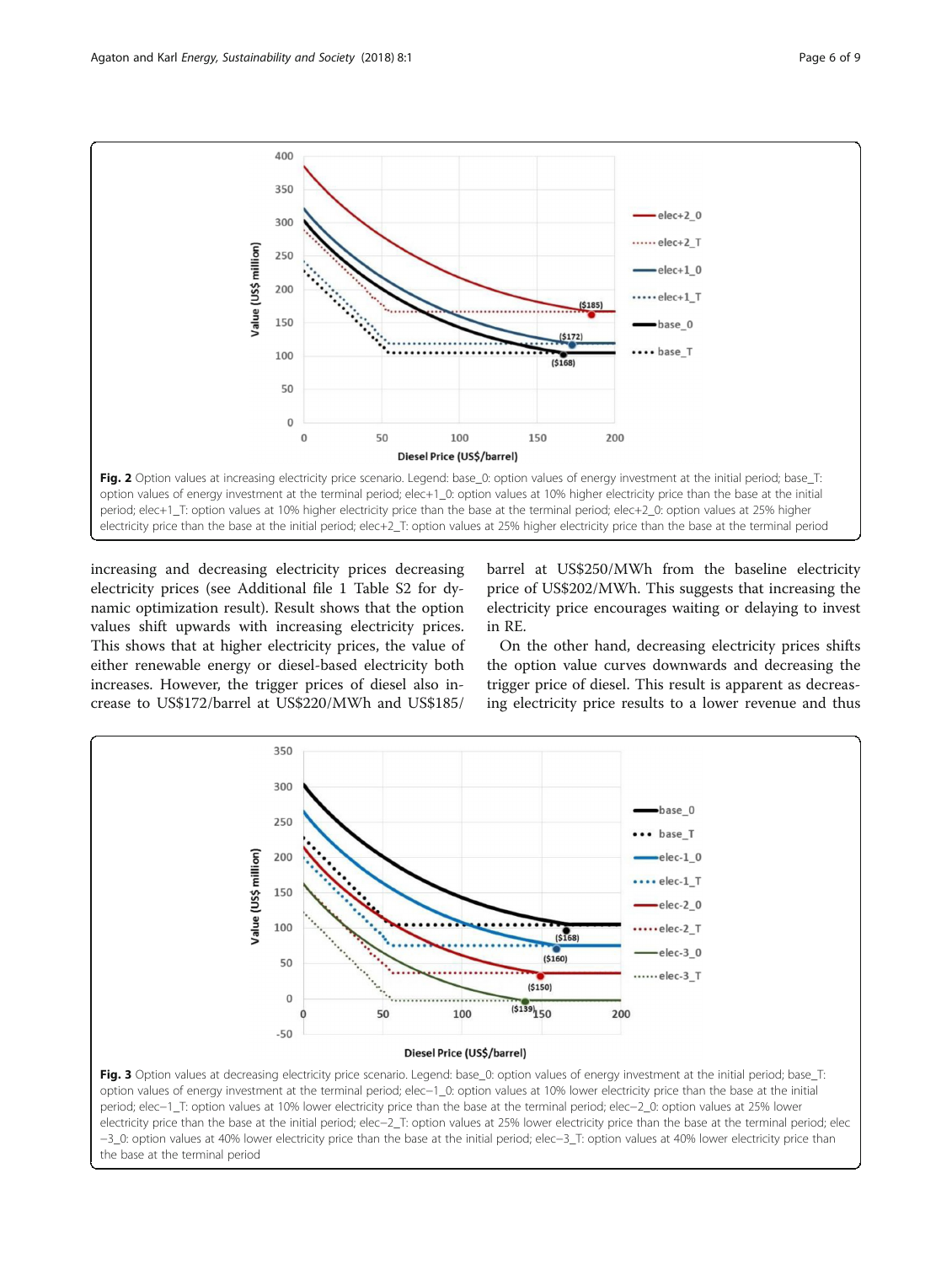<span id="page-6-0"></span>

lower profit for both options. The trigger prices of diesel decrease to US\$160/barrel at US\$180/MWh, US\$150/ barrel at US\$150/MWh, and US\$139/barrel at US\$120/ MWh price of electricity (Figs. [3](#page-5-0) and 4). This suggests that lowering the electricity price decreases the timing to invest in renewable energy. Further, the option values become negative at electricity price below US\$120/ MWh. This implies that policy makers or power producers must not set an electricity price below US\$120/

MWh, as this will result to a loss for producing electricity from diesel as well as a negative investment for RE.

## Externality scenario

This scenario describes how inclusion of externality tax from combustion of diesel affects the option values and triggers prices in investment in RE projects. The result in Fig. 5 (see Additional file [1](#page-7-0) Table S3 for dynamic optimization result) shows that option values shift to the



initial period; ex1\_T: option values at 20\$/MWh externality cost at the terminal period; ex2\_0: option values at 40\$/MWh externality cost at the initial period; ex2\_T: option values at 40\$/MWh externality cost at the terminal period; ex3\_0: option values at 60\$/MWh externality cost at the initial period; ex3\_T: option values at 60\$/MWh externality cost at the terminal period; ex3\_0: option values at 80\$/MWh externality cost at the initial period; ex4\_T: option values at 80\$/MWh externality cost at the terminal period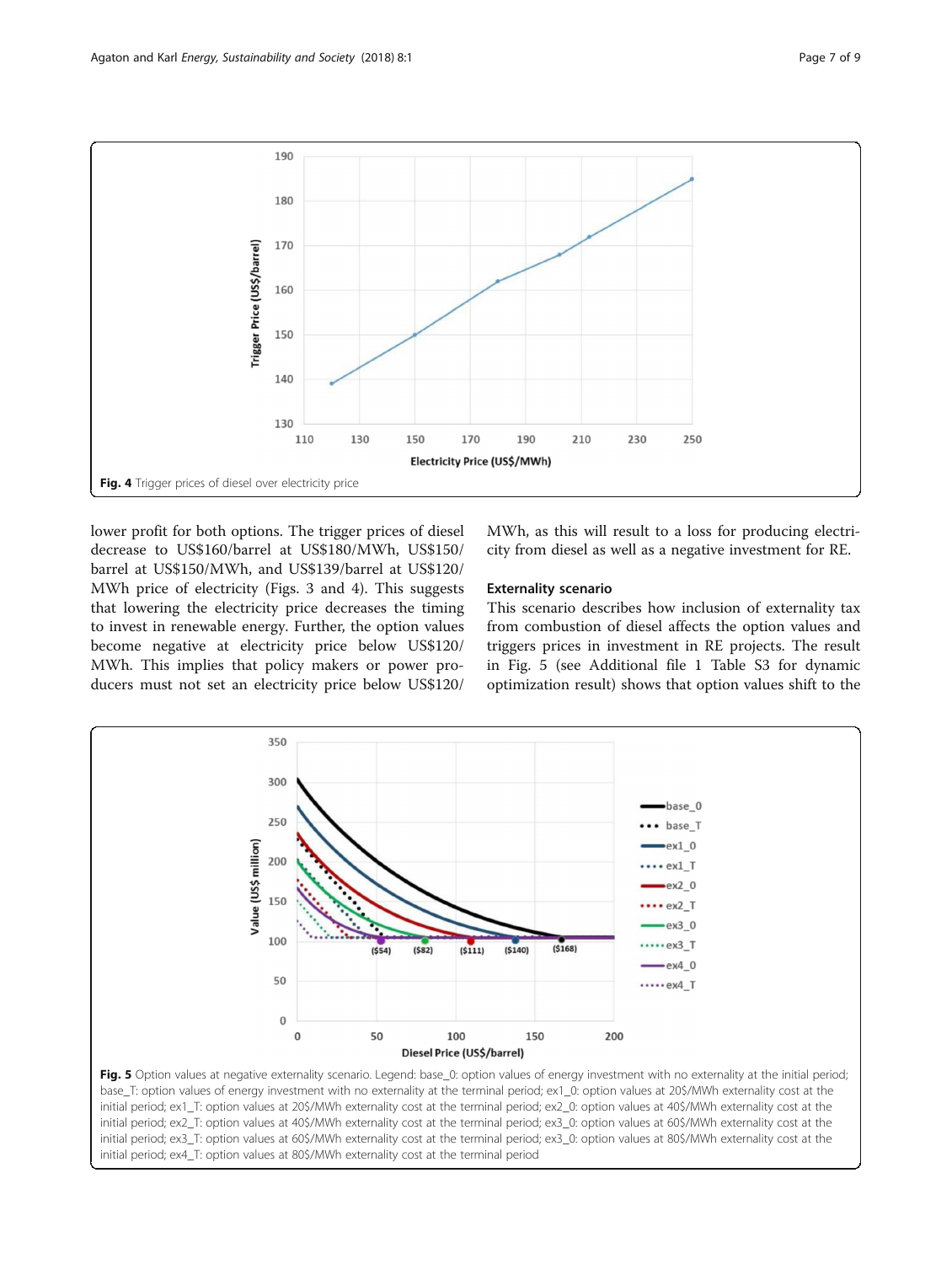<span id="page-7-0"></span>

left. First, this implies that imposing externality tax decreases the revenue from electricity generation using diesel and thus decreasing the option values. Second, the unchanged lower boundary of the curves implies externality does not affect the value of investment in renewable energy. This is due to our assumption that electricity generation from RE produces no externality.

With externality, the trigger prices of diesel decrease to US\$140/barrel at US\$20/MWh, US\$111/barrel at US\$40/ MWh, US\$82/barrel at US\$60/MWh, and US\$54/barrel at US\$80/MWh externality cost (Figs. [5](#page-6-0) and 6). This implies that imposing externality tax for diesel makes investment in RE more optimal than continue using diesel. Finally, the threshold of externality cost is US\$46.55/ MWh at the current diesel price of US\$101.64/barrel. This is the minimum externality cost that favors immediate investment in RE than continue using diesel.

# Conclusions

We evaluate investment environments and decisionmaking process for substituting diesel power plant with RE for electricity generation in the Philippines. Using real options approach under uncertainty in diesel prices, we identify the option values, trigger prices of diesel, and value of waiting to invest in RE. We analyze the sensitivity of investment decisions with respect to various electricity prices and addition of externality tax for using diesel.

ROA highlights the flexibility in the timing of making investment decisions. Our analyses conclude that for a developing country that is highly dependent on imported fuel, shifting to RE is a better option than continue using imported diesel. Policies should aim at supporting investment in more sustainable sources of energy by

imposing externality for using fossil-based fuel or decreasing the price of electricity. This may negatively affect the power producers but encourage them to shift from diesel to renewable energy.

We summarized a unique approach to energy investment by replacing diesel with RE for electricity generation. We believe that the ROA framework introduced in this research is a good benchmark for further application. First, ROA may take account of environmental and social costs. This may include the cost of deforestation for solar farm, wildlife and habitat loss, air and water pollution, damage to public health, and loss of jobs. Finally, analyzing investment decisions with several RE resources includes dynamic optimization with different scenarios of generation mix from various RE sources. We are optimistic that this research becomes one-step forward for further analysis of investment in more sustainable sources of energy.

# Additional file

[Additional file 1:](dx.doi.org/10.1186/s13705-017-0143-y) Table S1. ADF unit root test result of oil prices from 1981-2016. Table S2. Note: elec+2\_0: option values at 25% higher electricity price than the base at the initial period; elec+2\_T: option values at 25% higher electricity price than the base at the terminal period elec+1\_0: option values at 10% higher electricity price than the base at the initial period; elec+1\_T: option values at 10% higher electricity price than the base at the terminal period; base\_0: option values of energy investment at the initial period; base\_T: option values of energy investment at the terminal period; elec-1\_0: option values at 10% lower electricity price than the base at the initial period; elec-1\_T: option values at 10% lower electricity price than the base at the terminal period; elec-2\_0: option values at 25% lower electricity price than the base at the initial period; elec-2\_T: option values at 25% lower electricity price than the base at the terminal period; elec-3\_0: option values at 40% lower electricity price than the base at the initial period; elec-3\_T: option values at 40% lower electricity price than the base at the terminal period. Table S3. base\_0: option values of